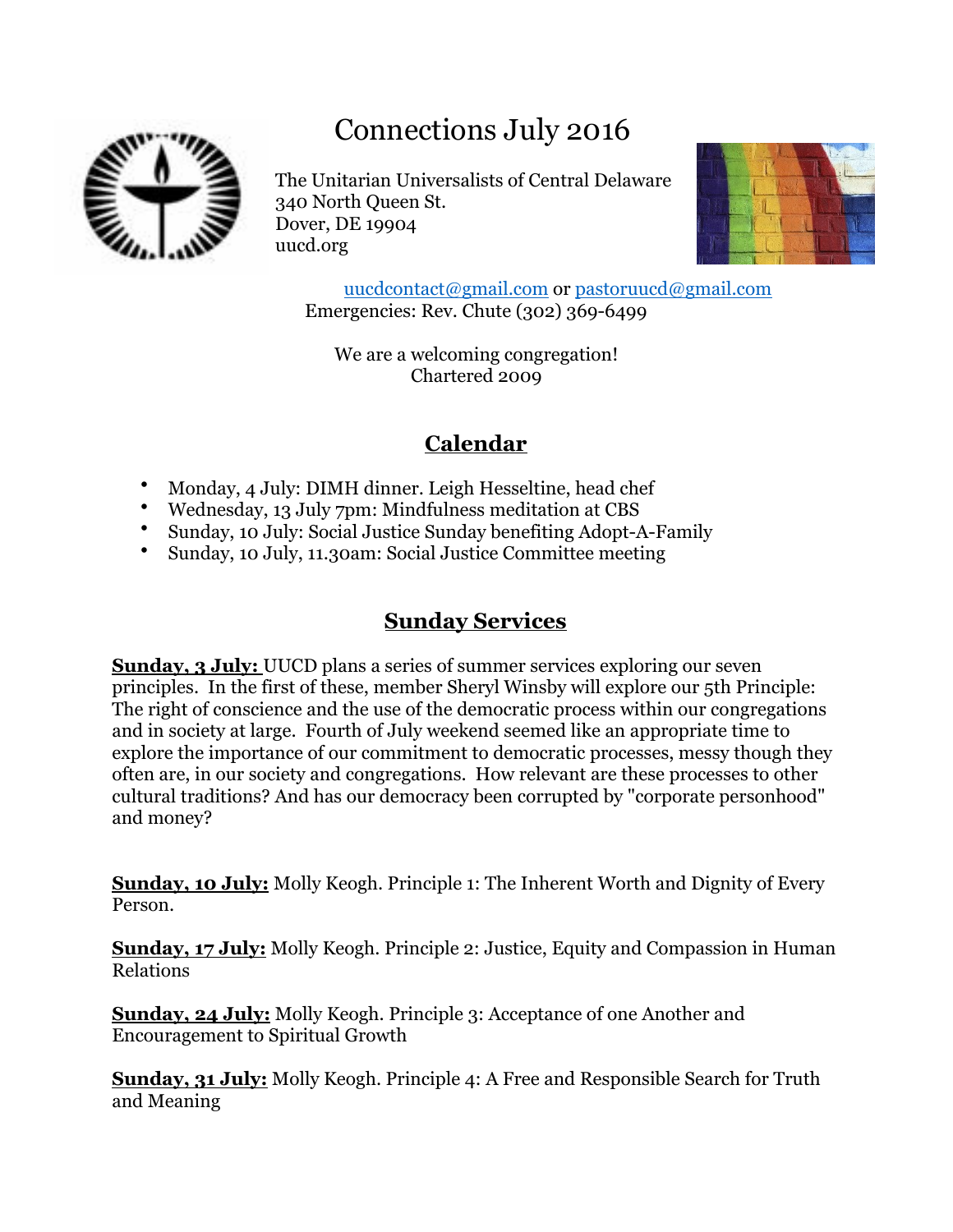### **DelMarVa Cluster News**

Save the Dates: July 23 & October 7, 8, 9

1) Many of you know that the UUA is phasing out the district organization. Instead of being a part of the Joseph Priestly District, we soon will be part of a regional group encompassing several former districts. Part of the restructuring includes an increased focus on clusters. Clusters are smaller geographic groups. Our DelMarVa Cluster includes the 5 DE congregations and the 3 MD Eastern Shore congregations. We might have more in common and be more readily accessible and supportive of each other. Representatives of the 8 congregations have been meeting for several years now, and it remains to be seen how much (or little) things change.

2 ) You may recall the four shared worship services we planned; and the retreat we organized last year at Camp Tockwogh. It is being organized again for this year. The dates are Oct 7, 8, 9. There will be more information soon.

3) Also, we are organizing a "Paint Night" fundraiser. The details I have been provided are:

*When: July 23, 2016 - Doors open at 6:30 p.m. - Painting will be from 7:00-9:00 p.m. Where: Unitarian Universalists of Southern Delaware, 30486 Lewes Georgetown Hwy, Lewes, DE 19958*

*Entry Fee: \$28.00 if registered by July 17th, \$33.00 at the door*

*What is provided: All the painting supplies (canvas, paint, brushes, etc.) and snacks What participants need to bring: Smock or dressed ready to paint and whatever beverage they would enjoy (soda, wine, etc.)*

*Older children are welcome to participate. (It is recommended that participants be at least 10 years old.)*

*Checks should be made out the First Unitarian Church of Wilmington Delaware and can be mailed to the UUSD address above - Attn. Amber Peterson.*

There will be a flyer out shortly which I will forward as soon as I have it.

4) We (UUCD) will be organizing again our UU presence at the Delaware Pride event on Legislative Mall on Saturday, August 6, from 10 to 5. Please let me know if you are available to "man" our booth. It is a great opportunity to introduce the public to our faith tradition. Children (of all ages) are welcome.

Thanks. Enjoy your summer. - Greg